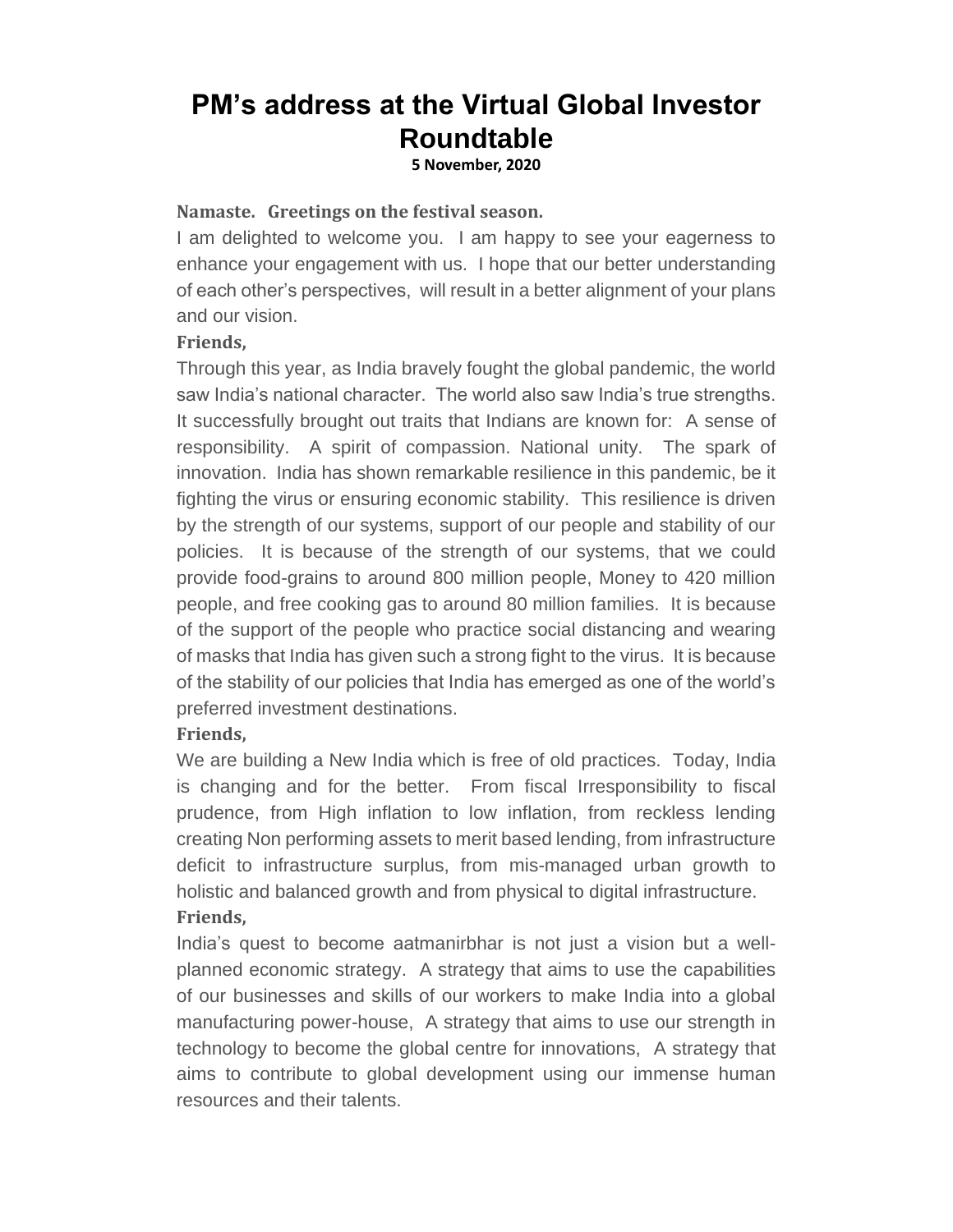### **Friends,**

Today, investors are moving towards companies which have a high Environmental, Social and Governance score. India already has systems and companies which rank high on this. India believes in following the path of growth with equal focus on ESG.

## **Friends,**

India offers you Democracy, Demography, Demand as well as Diversity. Such is our diversity that you get multiple markets within one market. These come with multiple pocket sizes and multiple preferences. These come with multiple weathers and multiple levels of development. This diversity also comes with open minds and open markets, in a democratic, inclusive and law-abiding system.

#### **Friends,**

I am aware that I am addressing some of the best financial brains. The ones who can convert new areas of innovation and growth into sustainable business propositions. At the same time, I am conscious of your requirement to provide the funds in your trust, the best and safest long-term returns.

## **Therefore Friends,**

I would like to emphasise that our approach is of finding long-term and sustainable solutions for issues. Such an approach mixes very well with your requirements. Let me explain using a few examples.

#### **Friends,**

We have taken multiple initiatives to improve our manufacturing potential. We ushered in One nation and one tax system in the form of GST One of the lowest corporate tax rates, and an added incentive for new manufacturing. Face-less regime for income tax assessment and appeal. A new labour laws regime balancing the welfare of workers and ease of doing business for the employers. Production Linked Incentive schemes in specific sectors. An Empowered Institutional arrangement to hand-hold investors.

#### **Friends,**

We have an ambitious plan to invest Dollars one point five trillion under the National Infrastructure Pipeline. A pioneering multi-modal connectivity infrastructure master plan is being finalized. India has embarked on a massive infrastructure building spree of highways, railways, metros, water-ways, airports across the country. We are building millions of affordable houses for the Neo-middle class. We want investments not just in big cities but smaller cities and towns too. Gift City in Gujarat is a good example of that. We are implementing mission-mode schemes for development of such cities.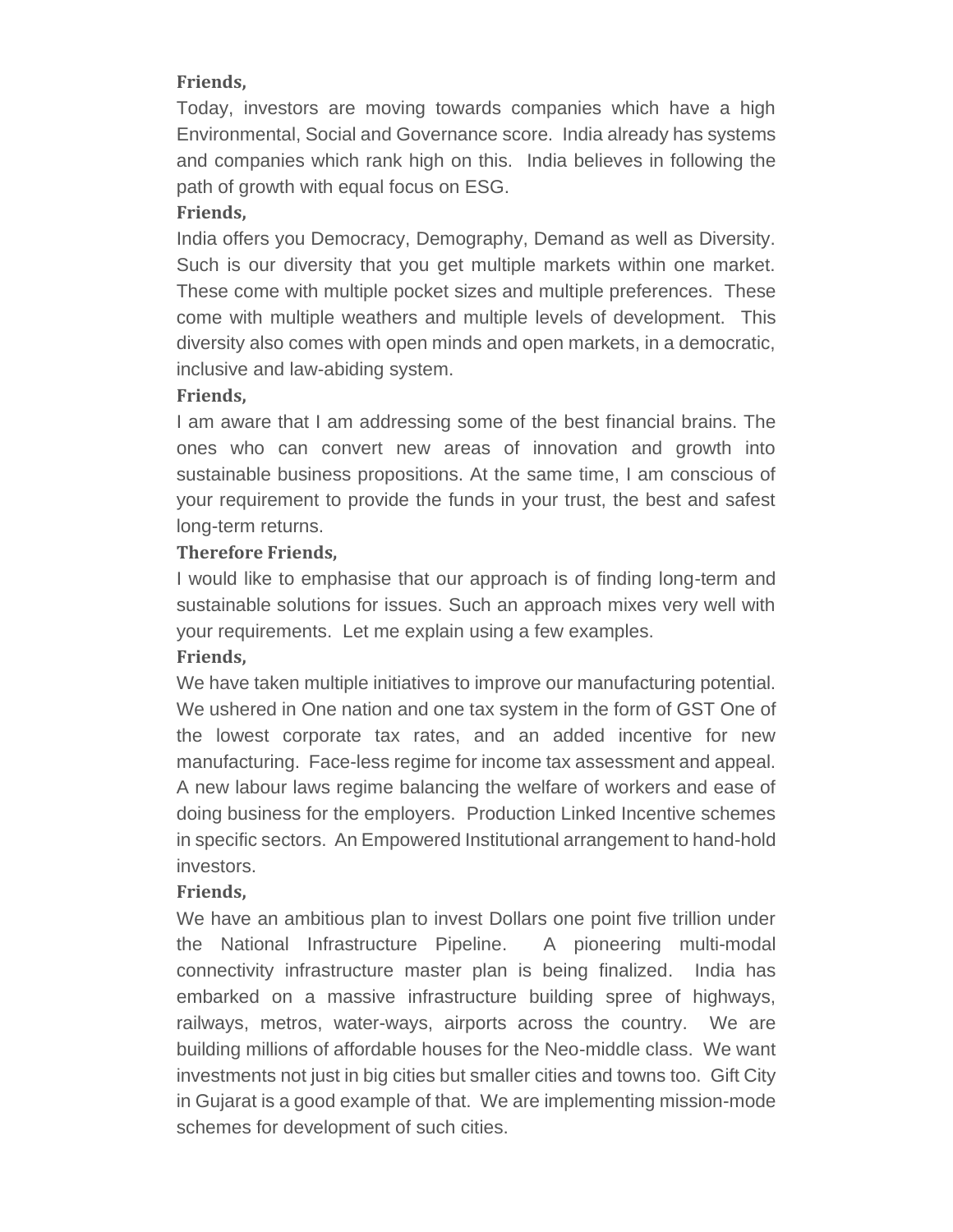### **Friends,**

Just like our strategy for strengthening manufacturing base and for building world-class infrastructure, our strategy for financial sector has also been holistic. Some of the major steps undertaken by us include Comprehensive banking sector reforms. Strengthening of financial markets. Unified authority for the International Financial Services Centre. One of the most liberal FDI regime .A benign tax regime for foreign capital. Suitable policy regimes for investment vehicles like Infrastructure Investment Trust and Real Estate Investment Trust. Implementation of Insolvency and Bankruptcy Code. Financial empowerment through Direct Benefit Transfer and fin-tech based payment systems like Ru-Pay cards and BHIM-UPI.

## **Friends,**

Initiatives around innovation and digital have always been at the centre of government policies and reform. We have one of the largest number of start-ups and unicorns in the world. We are still growing very fast. The growth rate in 2019 translates into an average of 2 to 3 start-ups getting set-up every day.

## **Friends,**

Our government has taken various steps to enable private enterprise to flourish. Strategic disinvestment and monetization of assets on a scale not seen before. Historic decision to bring down our share in public sector undertakings to below 51 percent. Policy regimes for private participation in new sectors like coal, space, atomic energy, railways, civil aviation and defence. New Public Sector Undertakings Policy for a rationalized footprint of public sector.

## **Friends,**

Today, each sector in India is looking up- manufacturing, infrastructure, technology, agriculture, finance and even social sectors like health and education. Our recent reforms in agriculture open up new possibilities to partner with the farmers of India. With the help of technology and modern processing solutions, India will soon emerge as an agriculture export hub. National Education Policy allows setting up of foreign universities campus here. National Digital Health Mission provides scope for fin-techs.

## **Friends,**

I am happy that global investor community has been showing confidence in our future. The last 5 months have seen a 13 percent rise in FDI inflows compared to last year. Your active participation in this round-table increases the confidence even more.

## **Friends,**

If you want returns with reliability, India is the place to be. If you want demand with democracy, India is the place to be. If you want stability with